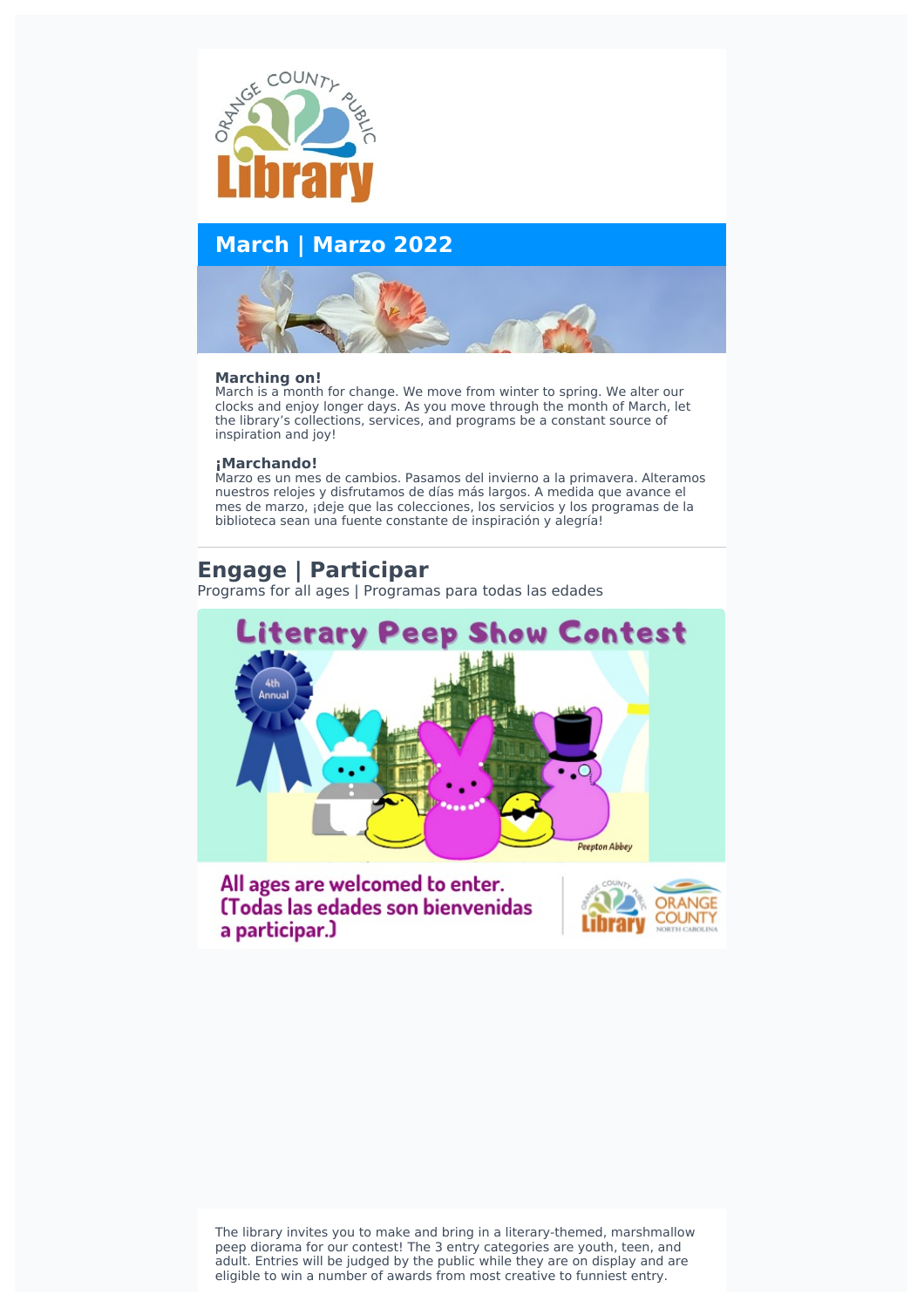#### **Read more [here.](https://orangecountync.librarycalendar.com/event/literary-peep-show-contest)**

¡La biblioteca lo invita a hacer y traer un diorama de peep de malvavisco con un tema literario para nuestro concurso! Las 3 categorías de entrada son jóvenes, adolescentes y adultos. Las entradas serán juzgadas por el público mientras están en exhibición y son elegibles para ganar una serie de premios, desde la entrada más creativa hasta la más divertida. **Leer más [aquí.](https://orangecountync.librarycalendar.com/event/literary-peep-show-contest)**



#### **Event Calendar | Calendario de Eventos**

Visit our calendar to find out about other programs, such as Stories with HPD, Stormwater Seekers, and a variety of book clubs.

Visite nuestro calendario para encontrar información sobre otros programas, como Historias con HPD, Stormwater Seekers y una variedad de clubes de lectura.

Calendar | [Calendario](https://orangecountync.librarycalendar.com/events/month/2022/03)

# **Learn | Aprende**

About Strong Women | Sobre Mujeres Fuertes



Books for teens and adults can be found by clicking on the links below

Los libros para adolescentes y adultos se pueden encontrar haciendo clic en los enlaces de abajo

**Women [Cartoonist](https://library.orangecountync.gov/iii/encore/search/C__Sats_womencartoonists__Orightresult__U?lang=eng&suite=cobalt)[s](https://library.orangecountync.gov/iii/encore/search/C__Sats_womeninhistoricalfiction__Orightresult__U?lang=eng&suite=cobalt)** | **[Women](https://library.orangecountync.gov/iii/encore/search/C__Sats_womeninwwIIfiction__Orightresult__U?lang=eng&suite=cobalt) in World War II Fiction** | **Women in Historical Fiction**

## **Borrow | Pide Prestado** e-books from NC LIVE | Libros electrónicos de NC LIVE

The HomeGrown collection includes popular and scholarly nonfiction, novels by well-known NC authors, and award-winning short fiction and poetry.